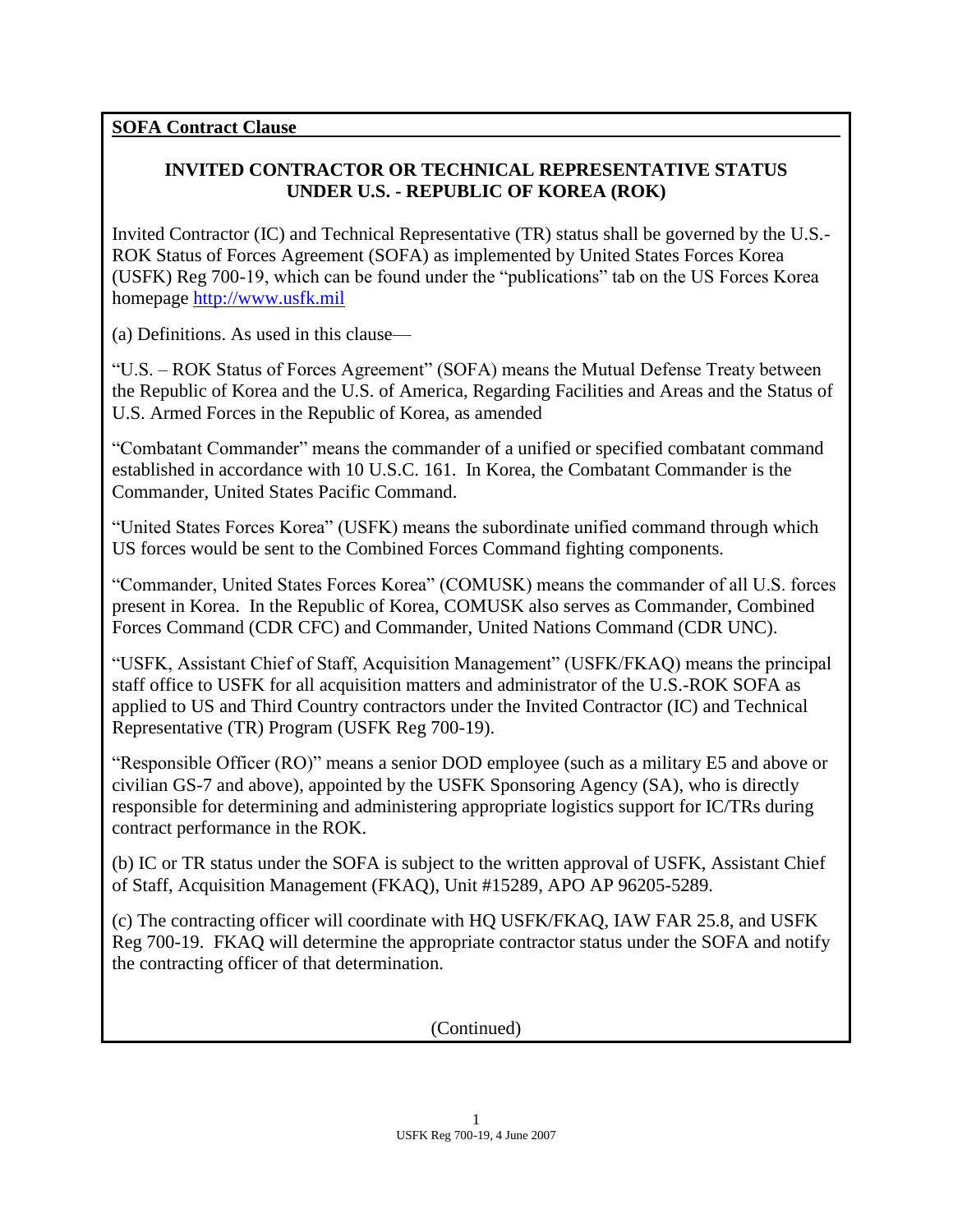(d) Subject to the above determination, the contractor, including its employees and lawful dependents, may be accorded such privileges and exemptions under conditions and limitations as specified in the SOFA and USFK Reg 700-19. These privileges and exemptions may be furnished during the performance period of the contract, subject to their availability and continued SOFA status. Logistics support privileges are provided on an as-available basis to properly authorized individuals. Some logistics support may be issued as Government Furnished Property or transferred on a reimbursable basis.

(e) The contractor warrants and shall ensure that collectively, and individually, its officials and employees performing under this contract will not perform any contract, service, or other business activity in the ROK, except under U.S. Government contracts and that performance is IAW the SOFA.

(f) The contractor's direct employment of any Korean-National labor for performance of this contract shall be governed by ROK labor law and USFK regulation(s) pertaining to the direct employment and personnel administration of Korean National personnel.

(g) The authorities of the ROK have the right to exercise jurisdiction over invited contractors and technical representatives, including contractor officials, employees and their dependents, for offenses committed in the ROK and punishable by the laws of the ROK. In recognition of the role of such persons in the defense of the ROK, they will be subject to the provisions of Article XXII, SOFA, related Agreed Minutes and Understandings. In those cases in which the authorities of the ROK decide not to exercise jurisdiction, they shall notify the U.S. military authorities as soon as possible. Upon such notification, the military authorities will have the right to exercise jurisdiction as is conferred by the laws of the U.S.

(h) Invited contractors and technical representatives agree to cooperate fully with the USFK Sponsoring Agency (SA) and Responsible Officer (RO) on all matters pertaining to logistics support and theater training requirements. Contractors will provide the assigned SA prompt and accurate reports of changes in employee status as required by USFK Reg 700-19.

(i) Theater Specific Training. Training Requirements for IC/TR personnel shall be conducted in accordance with USFK Reg 350-2 Theater Specific Required Training for all Arriving Personnel and Units Assigned to, Rotating to, or in Temporary Duty Status to USFK. IC/TR personnel shall comply with requirements of USFK Reg 350-2.

(j) Except for contractor air crews flying Air Mobility Command missions, all U.S. contractors performing work on USAF classified contracts will report to the nearest Security Forces Information Security Section for the geographical area where the contract is to be performed to receive information concerning local security requirements.

(k) Invited Contractor and Technical Representative status may be withdrawn by USFK/FKAQ upon:

(1) Completion or termination of the contract.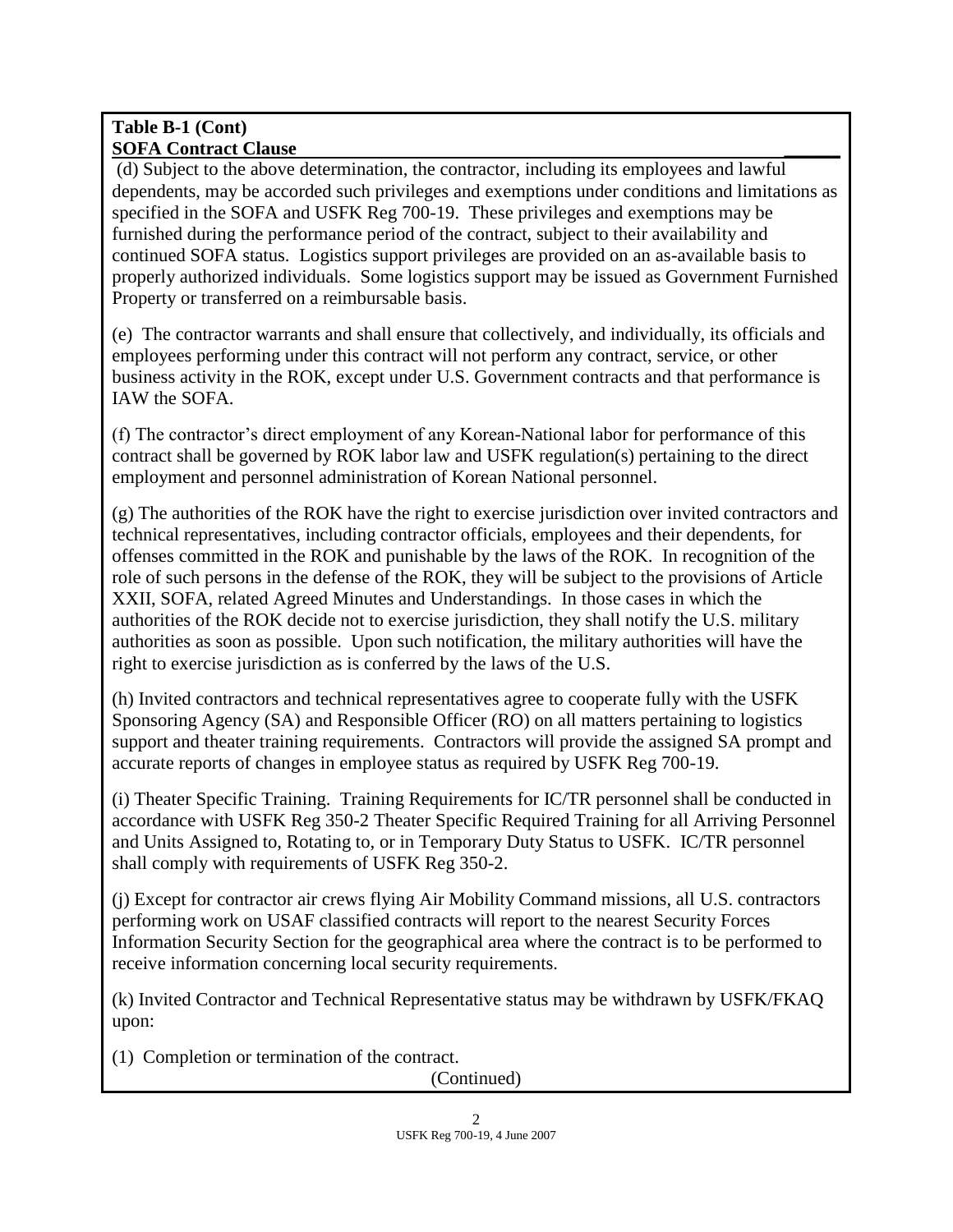(2) Determination that the contractor or its employees are engaged in business activities in the ROK other than those pertaining to U.S. armed forces.

(3) Determination that the contractor or its employees are engaged in practices in contravention to Korean law or USFK regulations.

(l) It is agreed that the withdrawal of invited contractor or technical representative status, or the withdrawal of, or failure to provide any of the privileges associated therewith by the U.S. and USFK, shall not constitute grounds for excusable delay by the contractor in the performance of the contract and will not justify or excuse the contractor defaulting in the performance of this contract. Furthermore, it is agreed that withdrawal of SOFA status for reasons outlined in USFK Reg 700-19, Section II, paragraph 6 shall not serve as a basis for the contractor filing any claims against the U.S. or USFK. Under no circumstance shall the withdrawal of SOFA Status or privileges be considered or construed as a breach of contract by the U.S. Government.

(m) Support.

(1) Unless the terms and conditions of this contract place the responsibility with another party, the COMUSK will develop a security plan to provide protection, through military means, of Contractor personnel engaged in the theater of operations when sufficient or legitimate civilian authority does not exist.

(2)(i) All Contractor personnel engaged in the theater of operations are authorized resuscitative care, stabilization, hospitalization at level III military treatment facilities, and assistance with patient movement in emergencies where loss of life, limb, or eyesight could occur. Hospitalization will be limited to stabilization and short-term medical treatment with an emphasis on return to duty or placement in the patient movement system.

(ii) When the Government provides medical or emergency dental treatment or transportation of Contractor personnel to a selected civilian facility, the Contractor shall ensure that the Government is reimbursed for any costs associated with such treatment or transportation.

(iii) Medical or dental care beyond this standard is not authorized unless specified elsewhere in this contract.

(3) Unless specified elsewhere in this contract, the Contractor is responsible for all other support required for its personnel engaged in the theater of operations under this contract.

(n) Compliance with laws and regulations. The Contractor shall comply with, and shall ensure that its personnel supporting U.S Armed Forces in the Republic of Korea as specified in paragraph (b)(1) of this clause are familiar with and comply with, all applicable—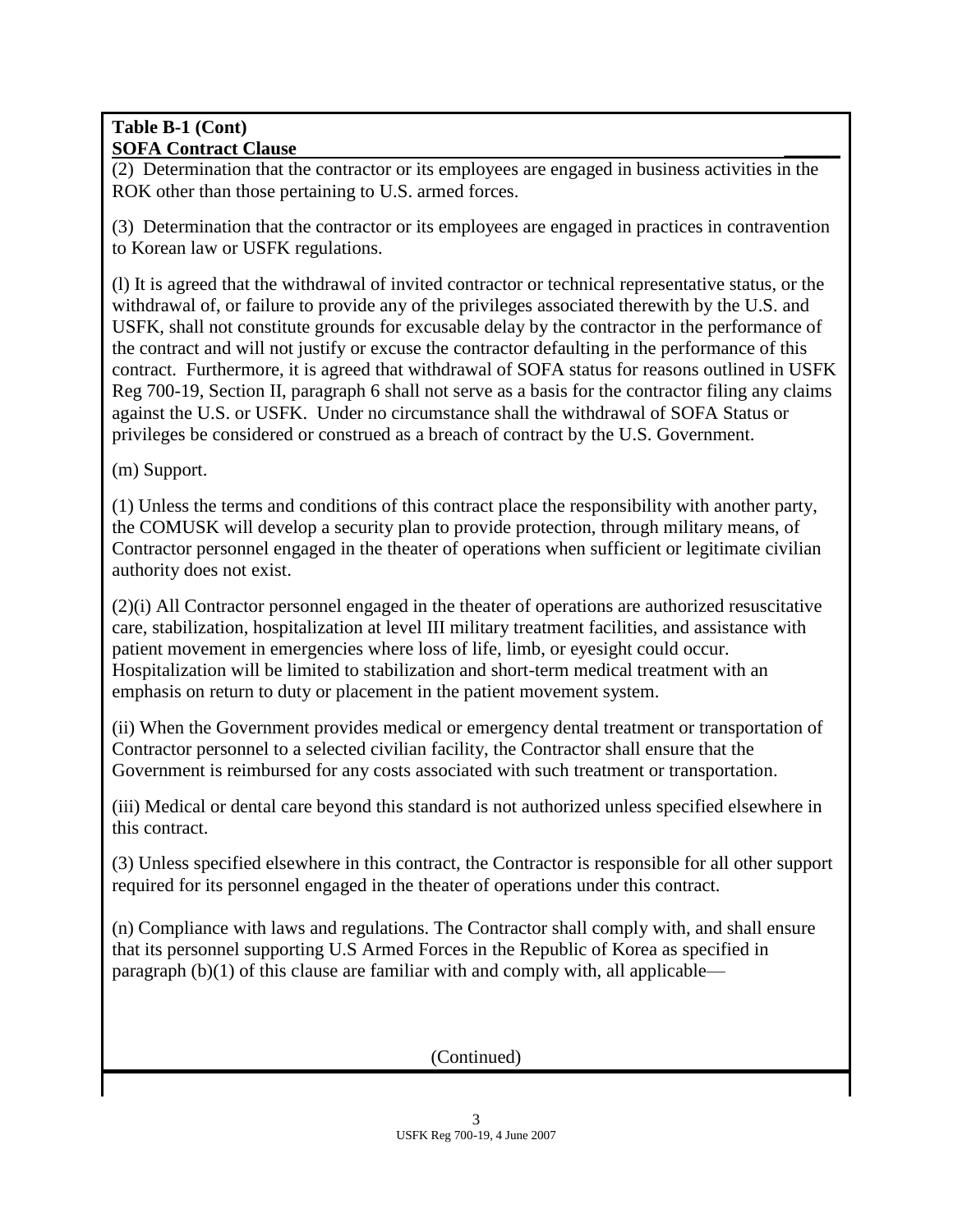(1) United States, host country, and third country national laws;

(2) Treaties and international agreements;

(3) United States regulations, directives, instructions, policies, and procedures; and

(4) Orders, directives, and instructions issued by the COMUSK relating to force protection, security, health, safety, or relations and interaction with local nationals. Included in this list are force protection advisories, health advisories, area (i.e. "off-limits"), prostitution and human trafficking and curfew restrictions.

(o) Vehicle or equipment licenses. IAW USFK Regulation 190-1, Contractor personnel shall possess the required licenses to operate all vehicles or equipment necessary to perform the contract in the theater of operations. All contractor employees/dependents must have either a Korean driver's license or a valid international driver's license to legally drive on Korean roads.

(p) Evacuation.

(1) If the COMUSK orders a non-mandatory or mandatory evacuation of some or all personnel, the Government will provide assistance, to the extent available, to United States and third country national contractor personnel.

(2) Non-combatant Evacuation Operations (NEO).

(i) The contractor shall designate a representative to provide contractor personnel and dependents information to the servicing NEO warden as required by direction of the Responsible Officer.

(ii) If contract period of performance in the Republic of Korea is greater than six months, non emergency essential contractor personnel and all IC/TR dependents shall participate in at least one USFK sponsored NEO exercise per year.

(q) Next of kin notification and personnel recovery.

(1) The Contractor shall be responsible for notification of the employee-designated next of kin in the event an employee dies, requires evacuation due to an injury, or is missing, captured, or abducted.

(2) In the case of missing, captured, or abducted contractor personnel, the Government will assist in personnel recovery actions in accordance with DOD Directive 2310.2, Personnel Recovery.

(3) IC/TR personnel shall accomplish Personnel Recovery/Survival, Evasion, Resistance and Escape (PR/SERE) training in accordance with USFK Reg 525-40, Personnel Recovery